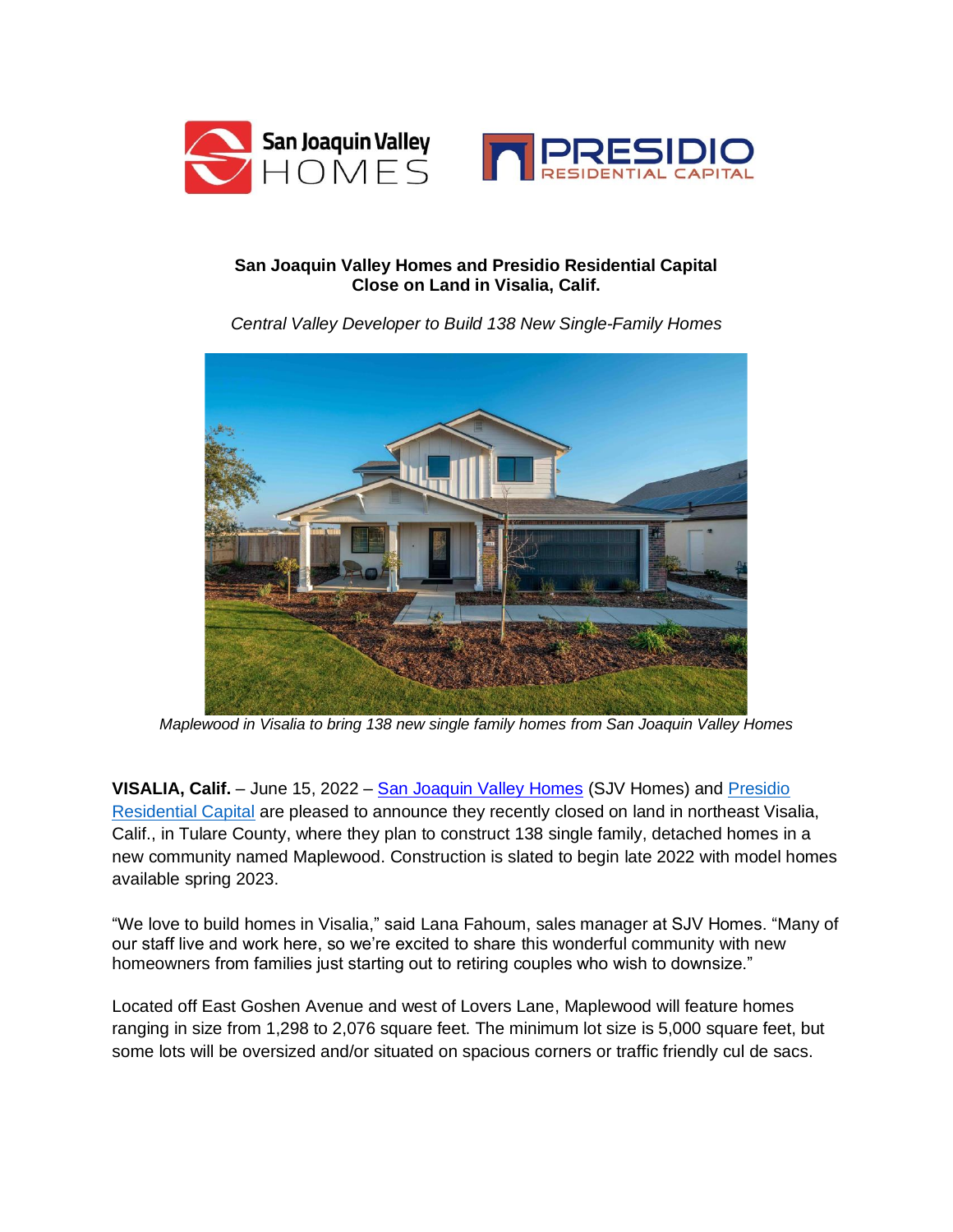Maplewood is a one- and two-story neighborhood with Modern Cottage, Craftsman and Farmhouse styled exteriors, each with a covered front porch and covered back patio. Homes will have three to four bedrooms and two to 2.5 bathrooms with attached two-car garages. The open plan interiors boast great rooms with adjoining kitchens, some with dining rooms. Select kitchens feature center islands with snack bars, granite countertops and Whirlpool® stainless steel appliances. Owner's suites have large closets – most with walk-in – and adjoining baths. The two-story plans include a loft, and the largest floor plan has the option of a small office. Each home has an indoor laundry room with some conveniently located on the second level. A wide variety of design options and upgraded features are available including colors and styles of flooring, countertops, cabinets and appliances.

Students can attend Mineral King Elementary School, Valley Oak Intermediate School and Golden West High School, all part of the Visalia Unified School District.

Visalia is the fifth largest city in the San Joaquin Valley, and its economy is driven by agriculture (especially grapes, olives, cotton, citrus and nursery products), livestock and distribution and manufacturing facilities. Maplewood is close to downtown Visalia and about eight miles east of State Route 99, a major transportation corridor. Abundant retail, entertainment and services are nearby.

SJV Homes, in partnership with Presidio Residential Capital, a San Diego-based real estate development management company, has now developed more than 35 joint venture projects in the Central Valley.

According to the National Association of Home Builders' formula to determine the local impact of [single-family housing](http://eyeonhousing.org/2015/04/nahb-updates-local-impact-of-home-building-numbers/?_ga=1.43410144.432637183.1425087827) in typical metro areas, adding 138 single-family homes will generate \$39 million in local income, \$5 million in taxes and other revenue for local governments and 543 local jobs.

## *About San Joaquin Valley Homes*

*San Joaquin Valley Homes (SJV Homes) is a local homebuilder with deep roots in and a strong commitment to the Central Valley. Founders Joe Leal, Jim Robinson and Randy Merrill share a vision to build quality new homes in carefully planned neighborhoods for people who love the Valley and want lasting value. In 2013, SJV Homes combined forces with Presidio Residential Capital, a real estate development management firm in San Diego. It has since closed more than 2,500 homes and is now one of the busiest homebuilders in the San Joaquin Valley. For more information, please visit [www.sjvhomes.com.](http://www.sjvhomes.com/?utm_source=release&utm_medium=anton-communications&utm_campaign=AC-all-communities)*

## *About Presidio Residential Capital*

*Presidio Residential Capital is a real estate development management company focused on the residential housing sector. Headquartered in San Diego, California, the firm provides capital in the form of joint ventures for the development and build-out of for-sale residential projects throughout the Western United States. Presidio has infused more than \$1.5 billion into the economy to capitalize the housing industry. The firm's goal is to invest in excess of \$100 million in capital for home-building projects in the Western United States in the next 12 months. It targets builders in Arizona, California, Nevada, Washington, Idaho, Colorado and Utah with*